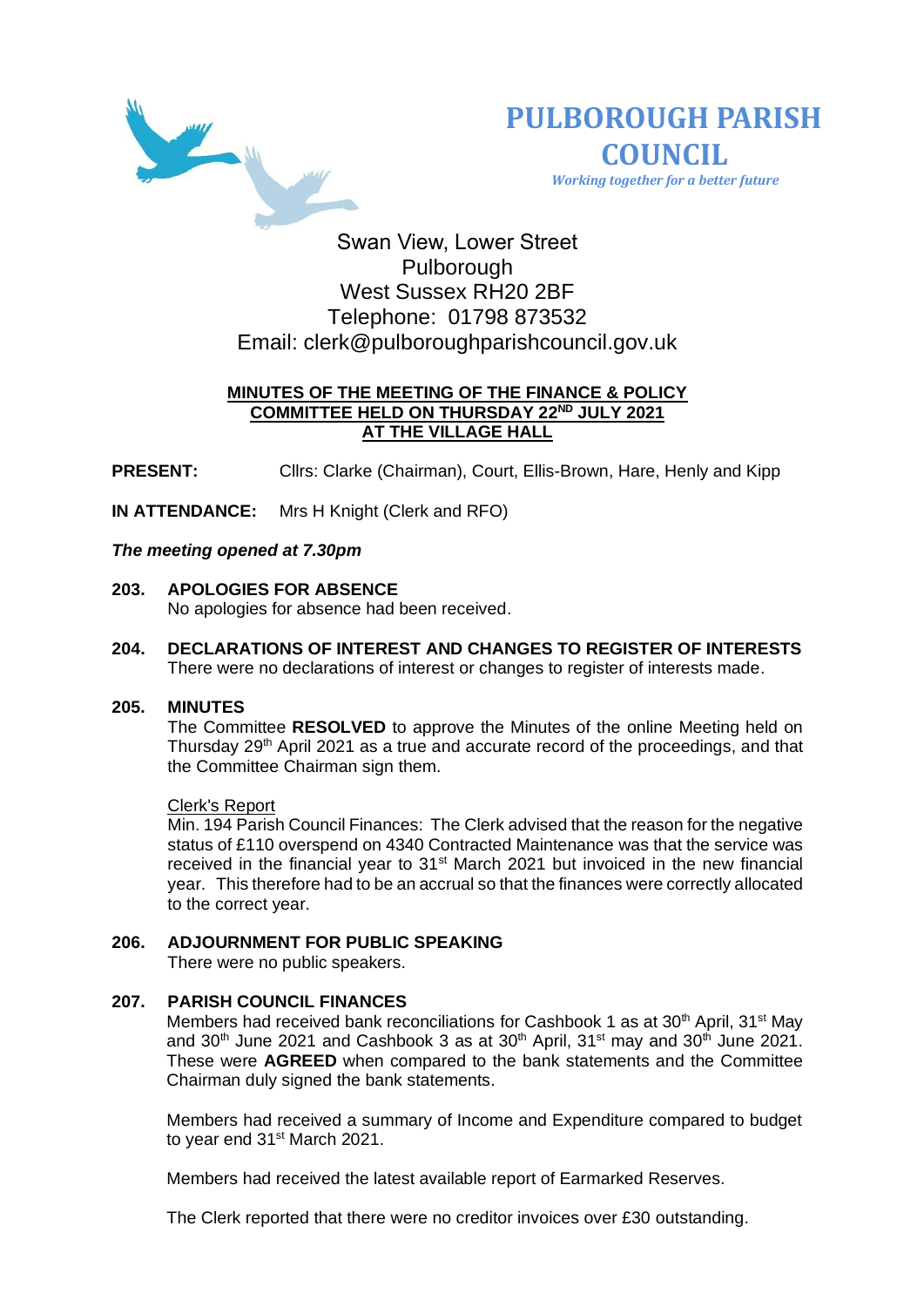#### **208. S106/CIL MONIES**

Members had received the latest HDC quarterly report of unspent and potential S106 or CIL monies. As a point of general information, the Clerk was asked to check with HDC on the status regarding installation of the correct footpath at the Brookfields development by the developer, a previously unimplemented S106 condition.

#### **209. INTERNAL AUDIT REPORT 2020-21 (FINAL)**

Members had received the Internal Audit Report 2020-21 (Final) from the internal auditor. Members were pleased to note the positive report and that there were no issues arising in any areas of inspection warranting formal comment or recommendation. Thanks were recorded to the Clerk and Deputy Clerk. The Clerk reported that she had queried one of the statements under the Review of Corporate Governance section dealing with the Council not meeting criteria to adopt and use the General Power of Competence, which only cited being CiLCA qualified as a criterion: The Clerk clarified that an additional criterion not met was that the Council currently did not comprise a minimum of two thirds elected members. It was **RESOLVED** to **RECOMMEND** the adoption of the report to full Council.

#### **210. SPORTS PAVILION DEVELOPMENT PROJECT**

There was nothing further to update. Communications had been received from HDC and the architect explaining that there were significant delays to the HDC validation process mainly due to resourcing issues, for which HDC apologises and is endeavouring to address.

#### **211. COVID-19 FINANCIAL IMPACTS – SNOOKER CLUB**

Members noted the request from Pulborough Snooker club regarding the forthcoming annual rent invoice, due September 2021. Following discussion, it was **RESOLVED** to approve that the September 2021-22 annual rent would be reduced by 7 months to reflect the club's periods of inactivity due to the pandemic lockdowns in 2020-21, for which the club had paid its annual rent in full in advance. It was noted that the club had voluntarily paid for some carpet and equipment repair work during previous episodes of roof leaks, at no cost to the Council. It was further **RESOLVED** that the Snooker Club would be asked to provide their latest financial accounts and asked whether any other grants had been applied for/received by the club.

#### **212. INSURANCE RENEWAL**

Members considered quotations received from Pen Underwriting Ltd and Hiscox via the current broker, Came & Company. Due to the present climate, a 3 year long term agreement was not available from either and malicious damage excess and broker administration fees had increased. The Clerk reported that she had also sought quotations from two other large brokers/providers (Zurich and BHIB) but both had advised that they were unable to provide a competitive quote, based on current cover and premium paid. This was primarily due to the sports pavilion being 'non-standard construction' /flat roof, and the fact that the Council had made recent claims (playground equipment vandalism / bus shelter damage) which attracted a 'loading' to premiums as well as the insurance climate generally which reflected an increase in claims, particularly for malicious damage, over the past year.

Following discussion, it was **RESOLVED** to renew the Council's insurance via Came & Company and to accept the quotation from Pen Underwriting Ltd at a premium of £5,266.05 (inclusive of IPT) plus £75 administration fee for the year commencing 1st October 2021 to 30<sup>th</sup> September 2022. This was a total increase of £686.51 on the previous year.

# **213. CODE OF CONDUCT**

Members had received the new model (LGA) Code of Conduct for Local Authorities, which Horsham District Council had recommended be adopted by all parishes. The